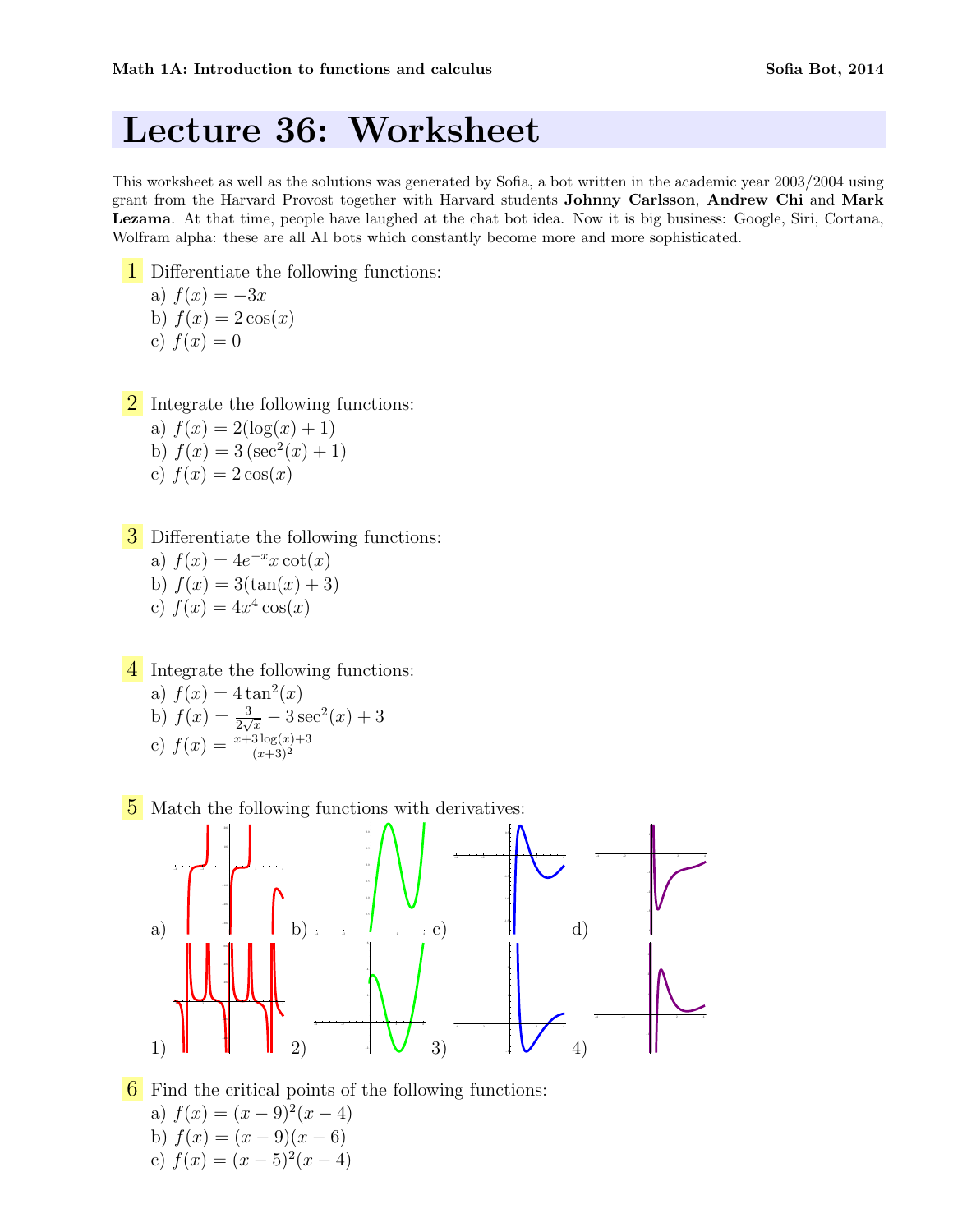## Lecture 36: Worksheet

This worksheet as well as the solutions was generated by Sofia, a bot written in the academic year 2003/2004 using grant from the Harvard Provost together with Harvard students Johnny Carlsson, Andrew Chi and Mark Lezama. At that time, people have laughed at the chat bot idea. Now it is big business: Google, Siri, Cortana, Wolfram alpha: these are all AI bots which constantly become more and more sophisticated.

1 Differentiate the following functions: a)  $f(x) = -3x$ b)  $f(x) = 2 \cos(x)$ c)  $f(x) = 0$ 

#### Solution:

a)  $f'(x) = -3$ b)  $f'(x) = -2\sin(x)$ c)  $f'(x) = 0$ 

2 Integrate the following functions: a)  $f(x) = 2(\log(x) + 1)$ b)  $f(x) = 3(\sec^2(x) + 1)$ c)  $f(x) = 2 \cos(x)$ 

#### Solution:

a)  $\int f(x) = 2x \log(x) + C$ b)  $\int f(x) = 3(x + \tan(x)) + C$ c)  $\int f(x) = 2 \sin(x) + C$ 

**3** Differentiate the following functions: a)  $f(x) = 4e^{-x}x \cot(x)$ b)  $f(x) = 3(\tan(x) + 3)$ c)  $f(x) = 4x^4 \cos(x)$ 

Solution:

a)  $f'(x) = -4e^{-x}((x-1)\cot(x) + x\csc^2(x))$ b)  $f'(x) = 3 \sec^2(x)$ c)  $f'(x) = -4x^3(x \sin(x) - 4\cos(x))$